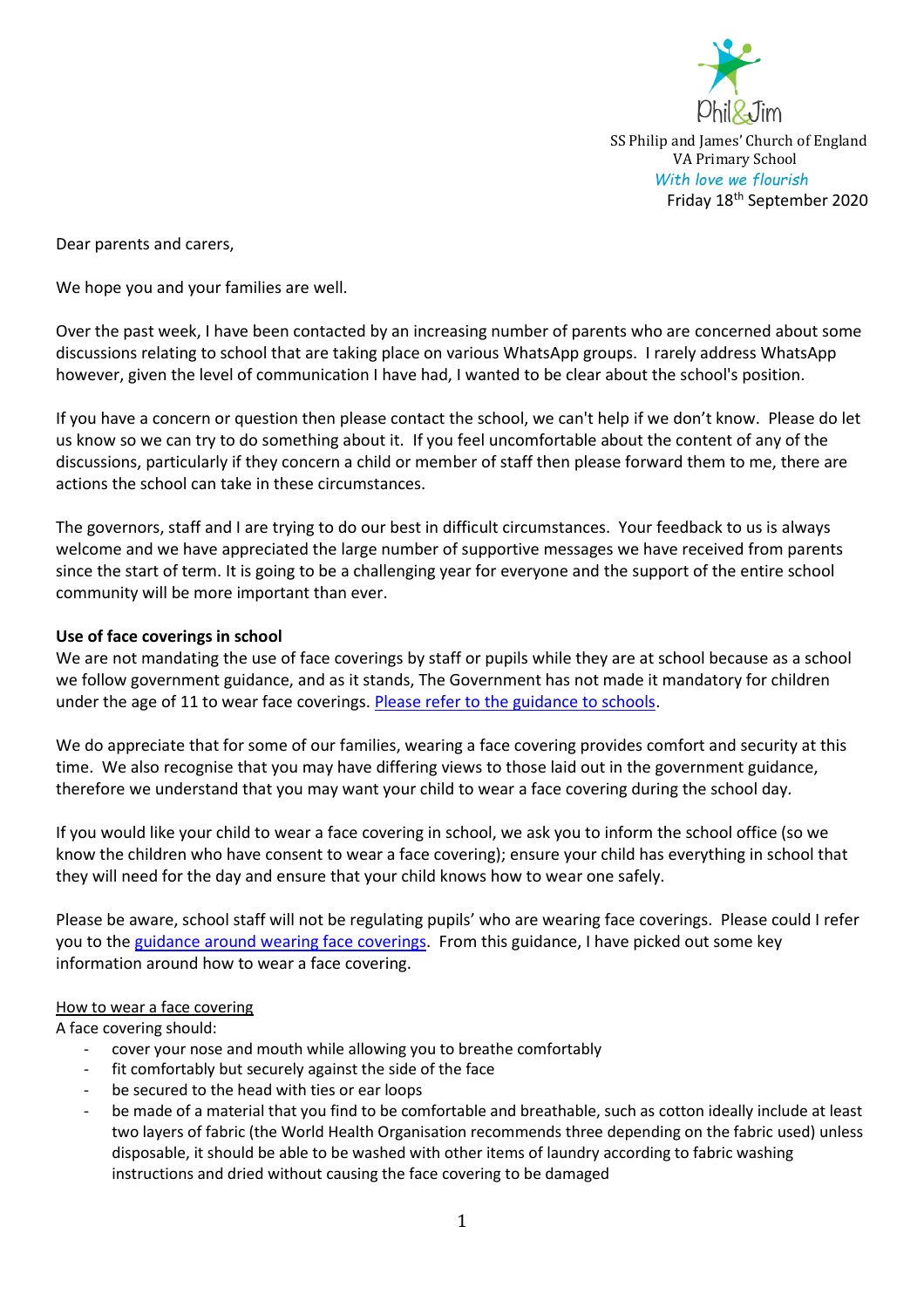

SS Philip and James' Church of England VA Primary School *With love we flourish* 

When wearing a face covering you should:

- wash your hands thoroughly with soap and water for 20 seconds or use hand sanitiser before putting a face covering on
- avoid wearing on your neck or forehead
- avoid touching the part of the face covering in contact with your mouth and nose, as it could be contaminated with the virus
- change the face covering if it becomes damp or if you've touched it
- avoid taking it off and putting it back on a lot in quick succession (for example, when leaving and entering shops on a high street)

When removing a face covering:

- wash your hands thoroughly with soap and water for 20 seconds or use hand sanitiser before removing
- only handle the straps, ties or clips
- do not give it to someone else to use
- if single-use, dispose of it carefully in a residual waste bin and do not recycle
- if reusable, wash it in line with manufacturer's instructions at the highest temperature appropriate for the fabric
- wash your hands thoroughly with soap and water for 20 seconds or use hand sanitiser once removed

# **Illness procedure**

It is that time of year when the usual coughs and colds children pick up are doing the rounds at school. As parents we are very used to recognising a cold in our children but of course that additional anxiety around coronavirus can make us question our judgement. Please refer to the [NHS guidance on colds.](https://www.nhs.uk/conditions/common-cold/) We have added a *[school attendance](https://philandjim.org.uk/wp-content/uploads/2020/09/School-attendance-during-covid-pandemic.pdf)* quick reference document to our website (and also at the end of this newsletter), which we hope will help you with actions to take if and when your child becomes ill over the coming months.

Yours sincerely,

Super

Sarah Awuye Headteacher

| Autumn Term dates September 2020 dates for your diary |                                                                  |  |
|-------------------------------------------------------|------------------------------------------------------------------|--|
| <b>Year 4 Roman Visit</b>                             | Friday 2 <sup>nd</sup> October                                   |  |
| <b>Year 5 Viking visit</b>                            | Tuesday 22 <sup>nd</sup> September                               |  |
| <b>INSET day- school closed for pupils</b>            | Friday 23 <sup>nd</sup> October                                  |  |
| <b>Half Term</b>                                      | Monday 26 <sup>th</sup> October- Friday 30 <sup>th</sup> October |  |
| <b>INSET day- school closed for pupils</b>            | Monday 2 <sup>nd</sup> November                                  |  |
| <b>End of Autumn Term</b>                             | Friday 18 <sup>th</sup> December 1.30pm                          |  |
| <b>INSET day- school closed for pupils</b>            | Monday 4 <sup>th</sup> January 2021                              |  |
| <b>Start of Spring Term</b>                           | Tuesday 5 <sup>th</sup> January                                  |  |